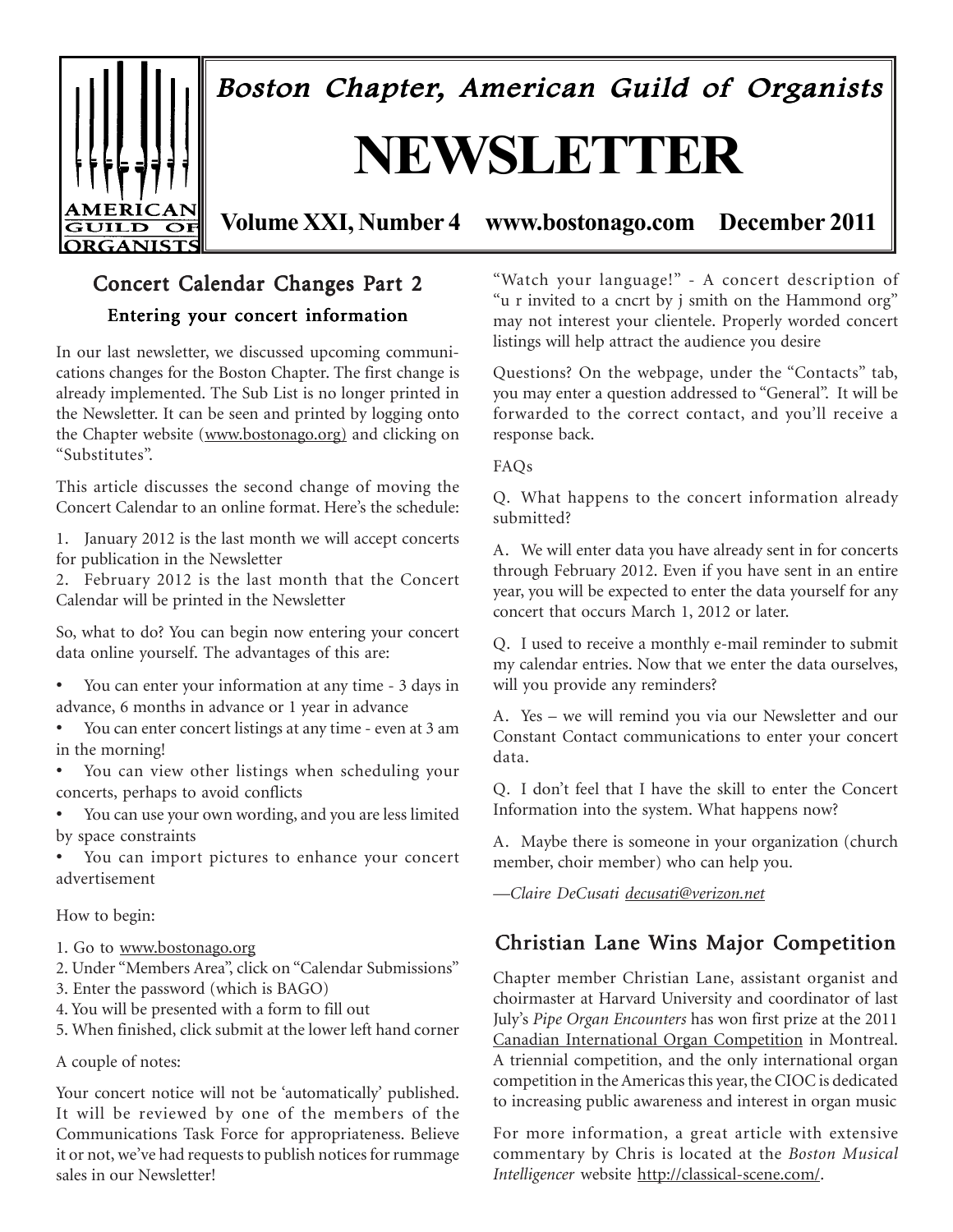# Dean's Message

*Dear Friends,*

*Rather than writing something new, I've chosen to reprint my message from last January's newsletter. Come the night of December 25, may you also sleep in heavenly peace!*

As I write this, it's mid December and I'm experiencing my annual bout of "Bah! Humbug!" syndrome. Symptoms include:

*Fear & Doubt:* "Are we ever going to get this cantata ready in time?"

*Impatience: "*Where were they in November, when we were learning the notes?"

*Self-righteousness*: "The great Advent hymns are more inspiring than those silly old carols!

*Irritability:* "If I hear one more person say how exhausted they are from weekend Christmas parties, I'll scream!"

S*elf-pity*: "I haven't been 'home for the holidays' in 25 years!"

*Weight gain*: "I'm so stressed and deprived that I deserve a big bowl of JP Licks."

However, by the time you read this message, I'll be happy and healthy again. Antidotes include:

The 11th-hour rally, when choristers pull yet another rabbit out of their choir robes

The sight of choir members' faces as hearts are connected to the music

The WGBH live broadcast from King's College, Cambridge

The last verse of Sir David Willcocks' harmonization of "Adeste Fideles"

The *a cappella* verses of "Silent Night"

The homecoming of Jr. Choir alumni, now fully grown (how quickly 25 years can pass)

Three Kings Festivities and warm, sunny days in Puerto Rico in early January

On second thought, perhaps I don't have "Bah! Humbug!" syndrome. Maybe it's continuing symptoms of the Organ Bug bites I got as a teenager. And maybe the symptoms aren't that intolerable, and the cure is pretty darned good. Besides, this line of work can't be worse than working Retail or Customer Service at Christmas time. Actually, I think I'd better count my blessings.

*—Vickie Wagner, Dean*

# **Executive Committee Meetings**

**Tuesdays** at United Parish, 210 Harvard St., Brookline (near Coolidge Corner) 7-9 pm Jan 24 March 6 June 5

Executive committee meetings are open to all Chapter members.

Newsletter of the Boston Chapter, American Guild of Organists Published 10 times a year, September-June.

Mailed at standard mail rates from Boston MA. Boston Chapter/AGO c/o Timothy Hughes, Membership Secretary 247 Washington St #24, Winchester MA 01890.

Copyright © 2011, Boston Chapter, American Guild of Organists

# *Boston Chapter AGO Officers 2011-2012*

| Dean<br><u>vwag@aol.com</u>                                       | Victoria Wagner<br>617-522-0510                 |
|-------------------------------------------------------------------|-------------------------------------------------|
| Sub-Dean<br>dan.mckinley@ctr-anglican.org 978-774-3163            | Dan McKinley                                    |
| Treasurer<br>JDavid3537@aol.com                                   | Joel Davidson<br>617-319-9615                   |
| Assistant Treasurer<br>dnwitte@hotmail.com                        | Douglas Witte<br>617-242-0589                   |
| <b>Broadcasts</b><br>cmsteinmetz@verizon.net                      | Martin Steinmetz<br>781-235-9472                |
| Chaplain                                                          | Rev. Todd Miller<br>617-527-2790                |
| Competitions<br>dgb137@mac.com                                    | David Baker<br>617-367-4260                     |
| Examinations<br>glenngoda1545@aol.com                             | Glenn Goda<br>617-442-7079                      |
| Library<br>owenbar@juno.com                                       | Barbara Owen<br>978-465-2068                    |
| Membership Secretary<br>thughes56@comcast.net                     | Timothy Hughes<br>781-369-1905                  |
| Membership Committee<br>jlgreen@green-associates.com 617-482-3044 | Judy Green                                      |
| Newsletter<br>jimswist@gmail.com                                  | Jim Swist<br>781-799-0286                       |
| Organ Advisory<br>$s$ mhill42ne@earthlink.net                     | Richard Hill<br>508-238-6081                    |
| Placement<br>janet.hunt@sjs.edu                                   | Janet Hunt<br>617-202-5241                      |
| Professional Development<br>$\text{cthigbe}(a)$ aol.com           | Charlene Higbe<br>617-495-4518                  |
| Recording Secretary<br>nstpe@hotmail.com                          | Nancy Timmerman<br>617-266-2595                 |
| Registrar<br>lmark.slawson@gmail.com                              | Mark Slawson<br>617-835-5189                    |
| <i>SPAC</i><br>emsteinmetz@verizon.net                            | Martin Steinmetz<br>781-235-9472                |
| Substitutes<br>jtlawton@mac.com                                   | Joshua T. Lawton<br>617-926-1042                |
| YOI<br>cymswillie@comcast.net                                     | Mary Sue Willie<br>978-369-2363                 |
| sbudwey@hotmail.com                                               | Stephanie Budwey                                |
| Auditors<br>darylbichel@aol.com                                   | Daryl Bichel<br>617-312-8328<br>Claire Decusati |
| <u>decusati@verizon.net</u>                                       | 781-582-8722                                    |
| Region I Councillor<br>clduerr@gmail.com                          | Cheryl Duerr<br>781-860-8893                    |
| District Convener<br><u>rbrownel@capecod.net</u>                  | Robert Browne<br>508-432-7238                   |
| Webmaster<br>marknelson@cbfisk.com                                | Mark Nelson<br>978-283-1909                     |

#### *Executive Committee*

Kathleen Adams, R. Harrison Kelton, Christian Lane, Nadia Stevens, Susan DeSelms, Elisabeth (Buffy) Gray, Carole Lawton, David Tierney Bryan Ashley, Christine Hogan Harry Huff, Brandon Santini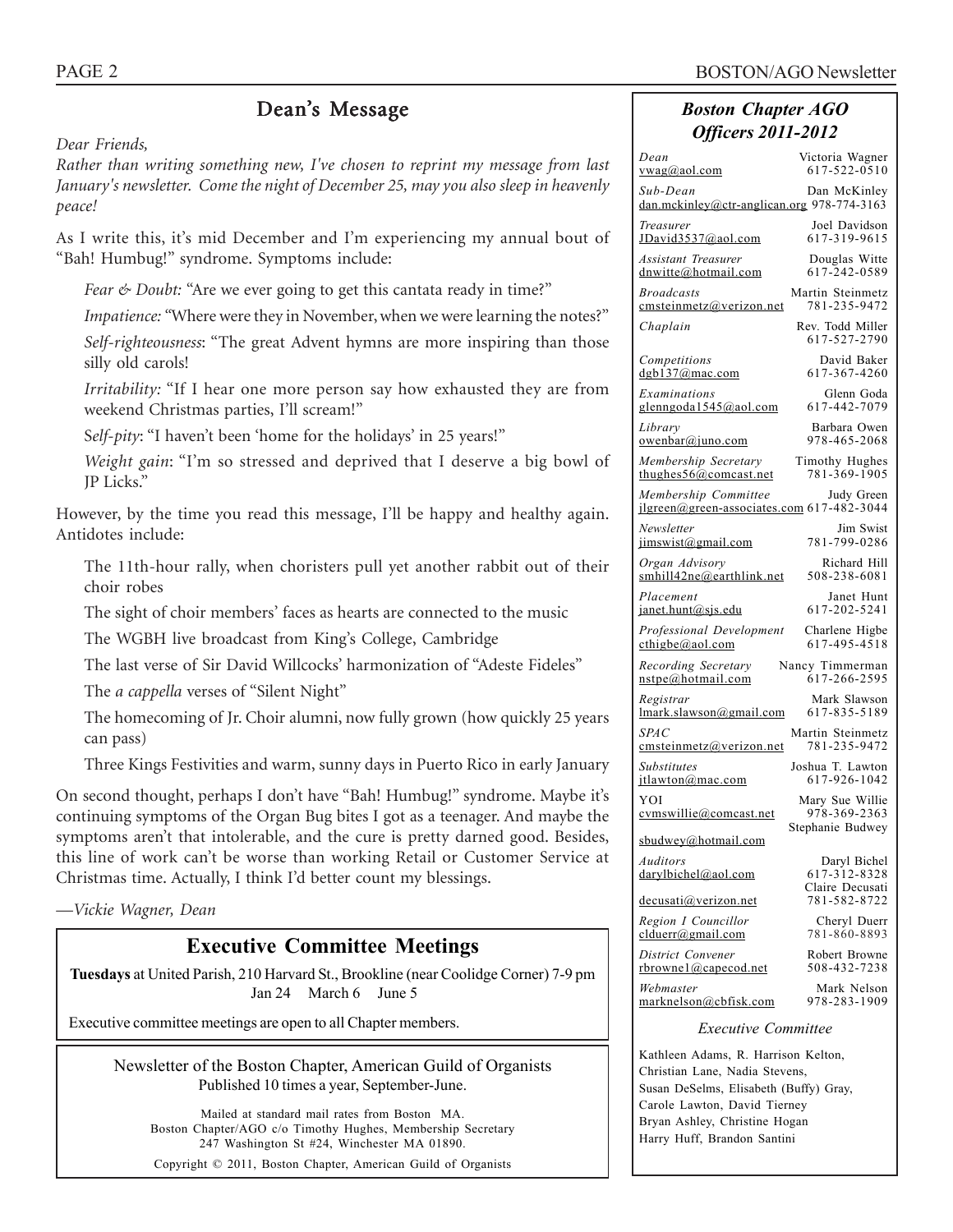# Chapter Programs

# BAGO "First Night" Organ Recital

On December 31, Saturday, 10 to 11 pm, join the Happy New Year chorus at our annual New Year's Eve BAGO organ recital. Three Chapter members – Richard Clark, Janet Hunt and Peter Krasinski – will play 20 minutes each on the Aeolian-Skinner organ at Arlington Street Church, 351 Boylston Street, Boston, across from the Public Garden. Public transportation: T Green Line, Arlington Street stop.

Admission is by First Night button (\$18.00, children under 4 admitted free), which entitles purchaser to attend ALL First Night programs throughout the city, beginning at mid-day and continuing to midnight. For a list of other programs, for advance sale locations, or to buy buttons online, visit www.firstnight.org.

# Round Table Discussions, January.

Come for refreshments and interaction in informal settings. Bring questions, concerns, advice, and also bring friends and non-AGO members. Snow dates will be announced if needed by e-mail and on www.bostonago.org.

January 10, Tuesday, 7pm: Executive Committee member Christine Hogan and Professional Development Committee chair Charlene Higbe on "What Am I Worth?" – recommended standards for treatment and compensation of organists. Plymouth Congregational Church, 582 Pleasant Street (Route 60), Belmont.

January 23, Monday, 7pm: Sub-Dean Dan McKinley and colleagues on sacred music topics. Christ the Redeemer Anglican Church, 188 Elliott Street (Route 62), Danvers.

Dean Vickie Wagner will lead a discussion, date & venue TBA.

Employment Issues, Monday, February 6, 7:00- 8:15pm. Attorney Victoria Steinberg (member of the law firm Collora LLP, specialist in civil & business litigation and employment law) will speak on employment law, best practices for church-synagogue musicians, legal recourse. She will welcome questions. Free admission. Snow date: February 13. Boston Marriott Copley Place, 110 Huntington Avenue, Boston.

*—Dan McKinley, Sub-Dean*

# Requiescat in Pace

Chapter member Dr. Caldwell Titcomb of Belmont passed away on June 19 of leukemia at age 84.

He was the president of the Boston Theater Critics Association and was an emeritus professor at Brandeis University, where he taught drama criticism.

# 2012 Children's Choir Festival

The Fifth Annual Children's Choir Festival of the Southeastern New England Chapter of Choristers Guild will be held on Saturday, March 17 at St. Paul's Church, Harvard Square, Cambridge. The festival, designed for children in Grades 3 to 8, will be led by conductor and improvisateur Peter Krasinski. Festival repertoire includes:

*All Things Bright and Beautiful,* arr. Ferguson (Choristers Guild) *Go Into the World,* Sleeth (Choristers Guild) *Prayer of St. Patrick,* Scoenfield (Choristers Guild) *I Sing the Mighty Power,* arr. Bedford (Choristers Guild) *Laudate Dominum,* Mozart (any edition) *Magnificat in c,* Dyson (any edition) *I Lift Up My Eyes,* Adler (copies available from Chapter) *From the End of the Earth,* Hovhaness (C. F. Peters)

Choir directors and other interested persons are also invited to attend a workshop with Peter at the UCC in Medfield, on Sunday, December 11, 5:00 pm to 7:00 pm, cost \$20 at the door. Participants should bring their own set of the above scores. Loaner scores will also be available. A free chamber concert with UCC Medfield's artists-in-residence "Quinta Esencia" will take place at 4:00 pm, preceding the workshop. For further information, please contact Michael Olbash at olbash@post.harvard.edu or (508) 359-2351, ext. 14.

# Friends and Neighbors

In today's wave of electronic social networking, it's easy to post a question, upload a photo or video, make a statement, whine or complain, etc. While this may have its useful side, it's not the same as getting to know your professional "neighbors" who are also organists.

Do you know other organists who live and/or work near you? Have you ever had a conversation with them? You may feel you don't share workplace issues, backgrounds, goals, or "likes" but chances are you really have lots of the same challenges, hopes, and dreams.

In the months ahead, there will be opportunities to gather with organists in your BAGO "neighborhood." Some of these events will have at least a starting topic, others may be purely social. When you see one announced for your area, go and see who else is there. Even better, contact another musician and plan to go together! Even more radical, if you don't see a gathering for your area, call a couple of neighboring musicians and set a date! Don't think of it as a program but as face-to-face social networking.

As this busy season moves ahead to the time of resolutions for the new year, make it your goal to step out into your neighborhood and "friend" your colleagues in person. What a gift to offer to yourself and to your neighbors.

*—Charlene Higbe, Chair, Professional Development Committee*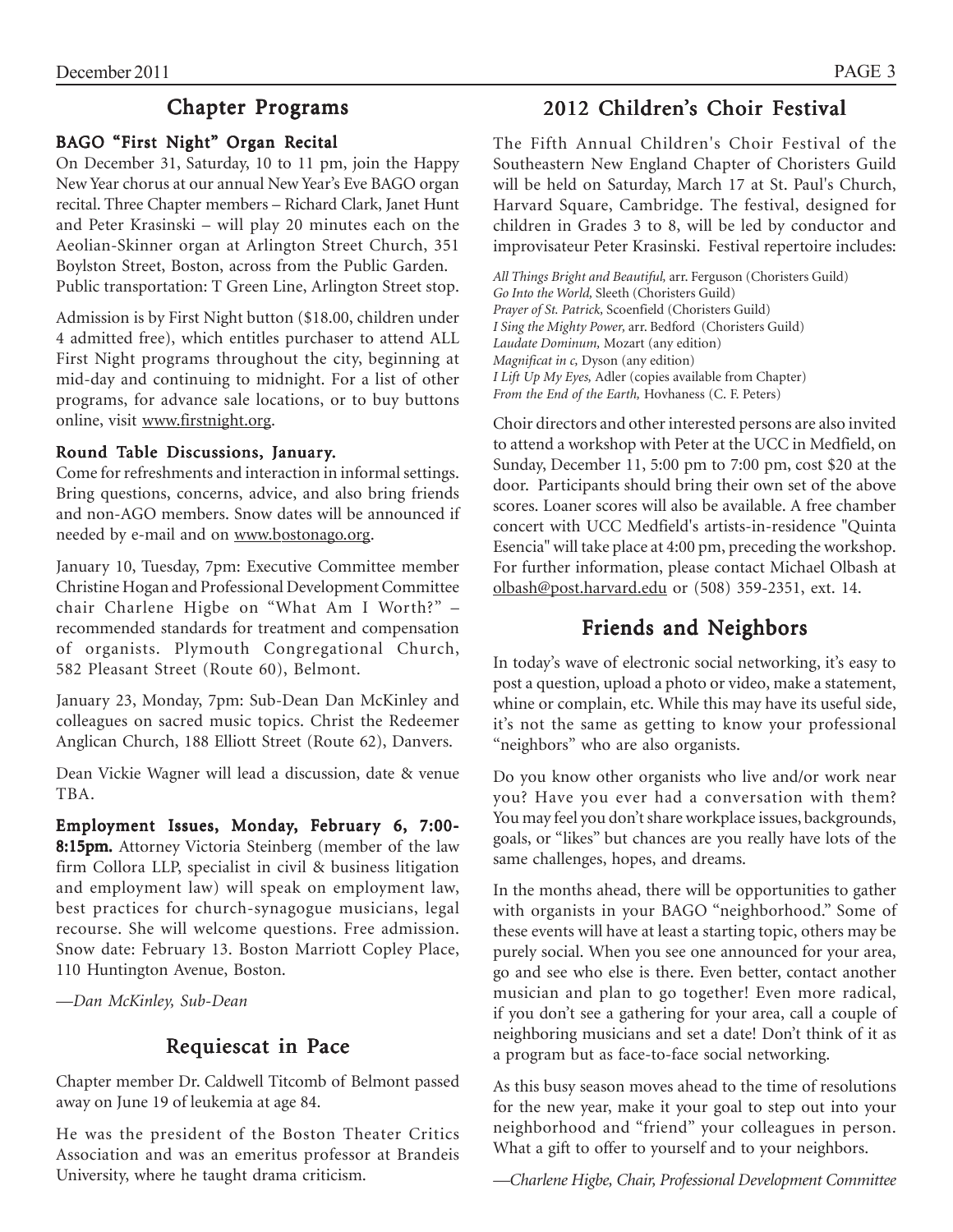# **BOSTON/AGO CONCERT CALENDAR**

# Thursday, December 1 12:15 pm

Nickolai Sheikov, harpsichord: Handel, Scarlatti. First Church in Boston, 66 Marlborough St, Boston. 617-267-6730 Donation h firstchurchbostonmusic.org

### Friday, December 2 12:15 pm

James Wetzel, organ. Trinity Church, 206 Clarendon St, Boston. 617-536-0944 Don \$5 &

# Saturday, December 3 2:00 pm

Silviya Mateva, organ: Recital at the Organ Shop Noack Opus 155. Noack Organ Company, Main & School Sts, Georgetown MA. noackorgan.com Free

#### 7:30 pm

St John's Seminary schola & guests: Lessons & Carols. St John's Seminary, 127 Lake St, Brighton MA. 617-254-2610 sjs.edu Free 因

#### 8:00 pm

Exsultemus & Newton Baroque: Telemann Cantatas from *Harmonischer Gottesdienst.* Second Church in Newton, 60 Highland St, W Newton MA. 857-998-0219 \$30/25

#### 8:00 pm

Vox Lucens (Lane, *dir*): Tomás Luis de Victoria Music for Christmas & Epiphany. St Elizabeth of Hungary Parish, 89 Arlington St, Acton MA. 978-897-5372 Donation

### Sunday, December 4 3:00 pm

St John's Seminary schola & guests. *See Saturday, December 3 at 7:30 pm.*

#### 4:00 pm

Christ Church Evensong Choir (Forster, *dir/org*): Choral Evensong: Dandrieu, Byrd, Smith, Purcell, Phillips, Buxtehude. Christ Church, Zero Garden St, Cambridge. 617-876-0200 Donation  $\boxed{6}$ ccambridge.org

#### 4:00 pm

Annual Lessons & Carols with soloists & orchestra (ML Cirella, *dir*): Bach, Chilcott, Gibbons, Lauridsen; Carol Sing-along. St Paul RC Church, Wellesley MA. 781-235-1060 Free 因

# Tuesday, December 6 12:15 pm

Pioneer Singers of Lynnfield (Bloom, *dir*): "A Holiday Garland" King's Chapel, 58 Tremont St, Boston. 617-227-2155 Donation \$3 囚 kings-chapel.org

### Wednesday, December 7 7:42 pm

Jonathan Wessler, organ: Kindermann, Bruhns, Balbastre, Bach. First Lutheran Church, 299 Berkeley St, Boston. 617-536-8851 Free music@flc-boston.org

# Friday, December 9 12:15 pm

Ian Sadler, organ. Trinity Church, 206 Clarendon St, Boston. 617-536-0944 Don \$5 | A

#### 7:00 pm

Choristers of St Paul's (Robinson, *dir*; Wessler, *org*): Britten *A Ceremony of Carols.* St Paul Church, Bow & Arrow Sts, Cambridge. 617-868-8658 \$20 front half of church, \$15 rear half  $\Box$ 

#### 8:00 pm

Exsultemus: Serenissima Una Noche: Christmas in Spain & the New World. First Lutheran Church, 299 Berkeley St, Boston. 857-998-0219 \$35,25,15 -\$5 sts,srs exsultemus.org

### Sunday, December 11 3:00 pm

Olav Chris Henriksen, 1810 Roscher guitar: Giuliani, Diabelli, von Call, Molino, Carcassi, Carulli. Somerville Museum, Central St at Westwood Rd, Somerville MA. 617-666-9810 \$17/12 sts, srs, Museum members

#### 3:00 pm

Choir of Trinity Church (Webster/Lynch, *dirs*), soloists: Handel *Messiah,* Saint Saëns *Christmas Oratorio.* Trinity Church, Copley Sq, Boston. trinityinspires.org \$5,20,45

#### 3:00 pm

Choir School, Bells, Recorders: (Robinson, *dir*; Wessler, *org*): Carols in the Square. St Paul Church, Bow & Arrow Sts, Cambridge. 617-868-8658 \$25,20,10 因

#### 4:00 pm

Youth pro Musica (Barney, *dir*); David Carrier, organ; brass ensemble: Annual Winter Concert: Leland, Pinkham, Buxtehude, Bach. First Unitarian Society in Newton, 1326 Washington St, West Newton MA. 617-666-6087 15/10, under 19 free youthpromusica.org

#### 5:00 pm

Christ Church combined choirs (Forster, *dir/org*): Festival of Nine Lessons & Carols: Bach, Daquin, Pearsall, Susa, Scriven, Sandström, Flecha, Carter, Biebl, Rutter, Willcocks, Vierne. Christ Church, Zero Garden St, Cambridge. 617-876-0200 Donation  $\Box$ ccambridge.org

#### 5:00 pm

Harvard University Choir: 102st Annual Christmas Carols Service. Memorial Church, One Harvard Yard, Cambridge. 617-495-8597 Donation memorialchurch.harvard.edu

#### 5:00 pm

Fredrick Guzasky & St John's Schola: Advent Service of Lessons & Carols. Church of St John the Evangelist, Hingham MA. 781-420-6880

#### 8:00 pm

Nina Bishop Nunn & Kay Rooney Matthews, violins; Chris Nunn, viola: String Quartets by Italian Opera Composers. St Paul's Episcopal Church, 27 Washington St, Malden MA. 781-324-9544 \$12 online/\$15 door firebrandconcertseries.com

### Monday, December 12 8:00 pm

Harvard University Choir. *See Sunday, December 11 at 5:00 pm.*

# Tuesday, December 13 12:15 pm

A-No-Ne Trio Honshuku, *dir*): Jazzy Christmas Carols. King's Chapel, 58 Tremont St, Boston. 617-227-2155 Donation \$3 因 kings-chapel.org

### Wednesday, December 14 7:00 pm

Bálint Karosi, organ; members of Canto Armonico: Organ Vespers: Advent Choral & Organ works. First Lutheran Church, 299 Berkeley St, Boston. 617-536-8851 Free music@flc-boston.org

# Friday, December 16 12:15 pm

Laura Gullet, organ. Trinity Church, 206 Clarendon St, Boston.  $617-536-0944$  Don \$5  $\boxed{6}$ 

#### 7:00 pm

Choristers of St Paul's. *See Friday, December 9 at 7:00 pm.*

#### 7:30 pm

Cathedral Schola & Chamber Singers (Bermani, *dir/org*): Vittoria, Handel, Manz, Bach; Advent carols. Cathedral of St Joseph, Union & Pine Sts, Manchester NH. 603-622-6404 x31 Donation h

#### 7:30 pm

Wakefield Community *Messiah* Sing with orchestra (Part I & *Hallelujah* Chorus). Scores available. First Parish Congregational Church, Wakefield MA (on the lake). 781-245-1539 Free 因

#### 8:00 pm

Chorus pro Musica (Burleigh, *dir*): Respighi *Lauda per la Nativitá del Signore;* Carol sing-along. Old South Church, Boston. 800-658-4276 \$25-57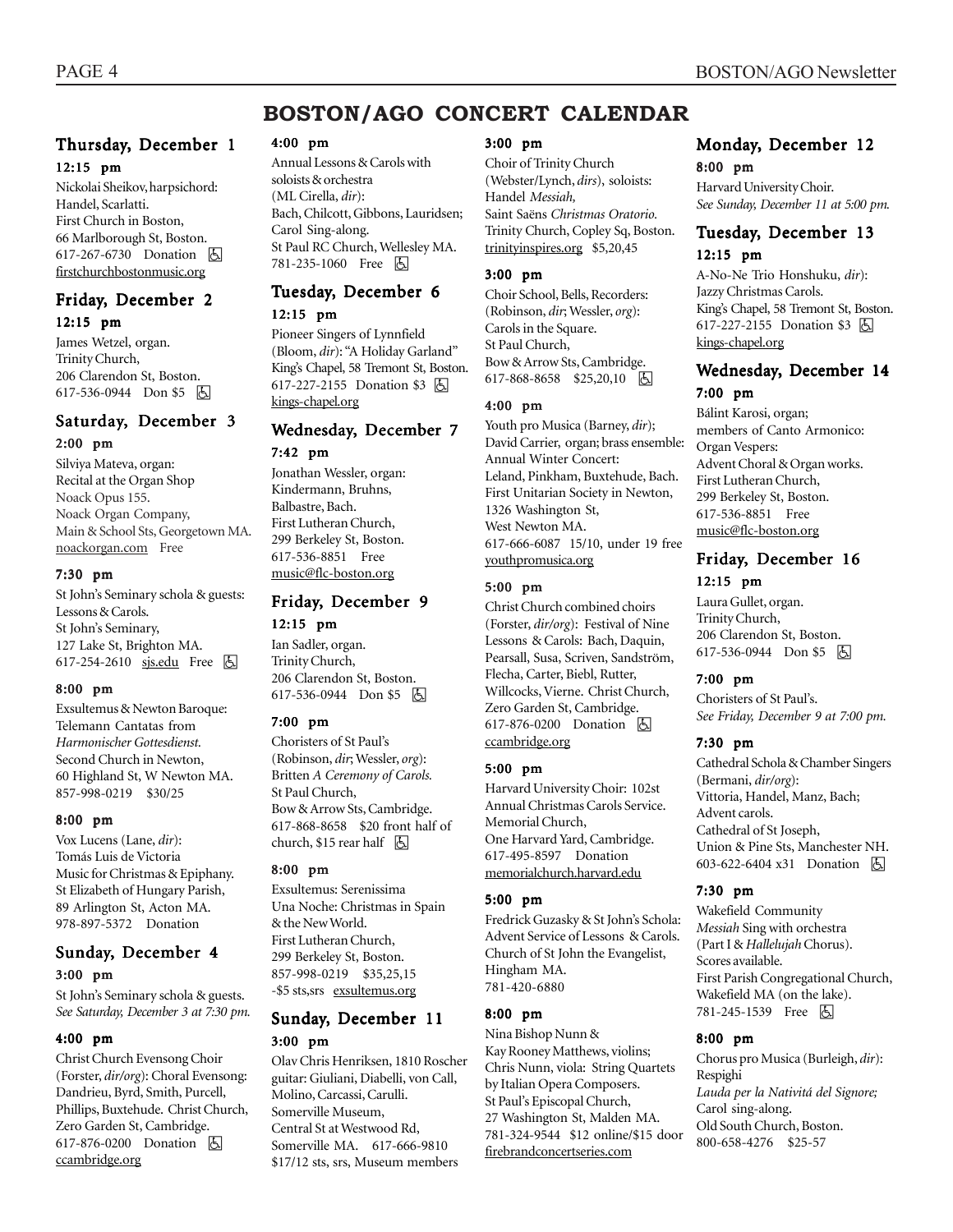# Saturday, December 17 3:00 pm

Musicians of the Old Post Road; Kristen Watson, soprano: "Winter's Cheer": Arne, Boismortier, Telemann, Delalande, Vivaldi. Emmanuel Church, 15 Newbury St, Boston. 781-466-6694 \$30/25, 7-17 free oldpostroad.org

#### 6:30 pm

St Peter's Choir (Budwey, *dir/org*); James Dargan, violin: Advent Service of Lessons & Carols: Bach, Howells, Mendelssohn, Poston, Rachmaninoff. St Peter's Episcopal Church, 838 Mass Ave, Cambridge. 617-547-7788 Donation **A** 

#### 8:00 pm

Stile Antico: "Puer Natus Est" Tudor music for Advent & Christmas. St Paul Church, Bow & Arrow Sts, Cambridge.  $BEMF.org$   $\&$ 

### Sunday, December 18 3:00 pm

Choir School, Bells, Recorders: (Robinson, *dir*; Wessler, *org*): Carols in the Square. St Paul Church, Bow & Arrow Sts, Cambridge. 617-868-8658 \$25,20,10 因

#### 4:00 pm

Choir of St Paul's (Glacy, *org*): Candlelight Carols. St Paul's Episcopal Church, 27 Washington St, Malden MA. 781-324-9544 Free stpaulsmalden.org

#### 4:00 pm

Musicians of the Old Post Road. *See Saturday, December 17 at 3:00 pm.* First Unitarian Church, 90 Main St, Worcester MA.

#### 4:00 pm

Choir of Men & Boys (Sheranian, *dir*): Festival of Nine Lessons & Carols: Willan, Howells, Palestrina, des Prez, others; carols. Parish of All Saints, 209 Ashmont St, Dorchester MA. 617-436-3520 Free **b** 

#### 5:00 pm

Bálint Karosi & Canto Armonico. Christmas Vespers. *See Wednesday, Dec. 14 at 7:00 pm.*

#### 5:30 pm

Schola Cantorum of S Stephens Church (Busby, *org/dir*); St Dunstan Consort (Maiben, *leader*): Charpentier *The Great O Antiphons,* H. 34-43 *& Magnificat,* H74. S Stephen's Church, 114 George St, Providence RI. 401-421-6702 sstephens.org

#### 7:30 pm

Annual Christmas Lessons & Carols (Mohnsen, *dir*). Immaculate Conception Church, 600 Pleasant St, Malden MA. 781-324-4941 Free 因

#### 7:30 pm

First Congregational Church Chancel Choir (Grinnell, *dir*); orchestra; Karol Carroll, soprano; Anna Maria Dwyer, mezzo-soprano; Robert Harrington, tenor; Mark Andrew Cleveland, bass-baritone: Handel *Messiah* Part I & *Hallelujah*; Grinnell *Christmas Cantata.* First Congregational Church, 508 Union St, Manchester NH. 603-625-5093 Donation **b** 

#### 7:30 pm

Prolatio Singers & Players (Ferguson, *dir*): Victoria, Bruckner, Brahms, Stanford, Wood, Chesnokov, Rachmaninoff, Corelli, Quantz, others. St Mary's Church, 1 Church Sq, Franklin MA. 508-528-6292 Don \$5

#### Tuesday, December 20 12:15 pm

Joei Marshall Perry, soprano; Mindy Hinkel, contralto; Brendan Daly, tenor; Daniel Perry, bass; Heinrich Christensen, organ: "The Half Hour Messiah: Handel Excerpted" King's Chapel, 58 Tremont St, Boston. 617-227-2155 Donation \$3 <a> kings-chapel.org

#### 7:30 pm

Ray Cornils, organ; Choral Art Camerata; Parish Ringers handbell choir; Aaron Engebreth, baritone; Kotzschmar Festival Brass:

"Christmas with Cornils" Merrill Auditorium at City Hall, 389 Congress St, Portland ME. foko.org  $$29,25,17$   $\Box$ st, sr & group discounts available

# Wednesday, December 21 7:42 pm

Joyce Painter Rice, organ: Schildt, Manz, Karg-Elert, Buxtehude, Köhler, Walcha. First Lutheran Church, 299 Berkeley St, Boston. 617-536-8851 Free music@flc-boston.org

### Thursday, December 22 7:00 pm

John Robinson, organ; Schola of St Paul's Church: Messiaen *La Nativité du Seigneur & The Great O Antiphons.* St Paul Church, Bow & Arrow Sts, Cambridge. 617-868-8658 Donation **b** 

# Saturday, December 24 3:00 pm

Choir of Men & Boys (Robinson, *dir*; Wessler, *org*): Service of Lessons & Carols for Christmas. St Paul Church, Bow & Arrow Sts, Cambridge. 617-868-8658 Donation **b** 

#### 10:30 pm

King's Chapel Choir (Christensen, *org/dir*): Lessons & Carols: Burt, Betinis, Dove, Quinn, many others. King's Chapel, 58 Tremont St, Boston. 617-227-2155 Free  $\boxed{6}$ kings-chapel.org

### Tuesday, December 27 12:15 pm

Ina Zdorovetchi, harp: Bach, Liszt, Donizetti. King's Chapel, 58 Tremont St, Boston. 617-227-2155 Donation \$3 **A** kings-chapel.org

#### 8:00 pm

Exsultemus & Newton Baroque: *See Saturday, December 3 at 8:00 pm.*

### Friday, December 30 12:15 pm

David Chalmers, organ. Trinity Church, 206 Clarendon St, Boston. 617-536-0944 Don \$5  $\Box$ 

# Saturday, December 31 10:00 pm

Richard Clark, Janet Hunt, Peter Krasinsky, organ: BAGO "First Night" Organ Recital. Arlington St Church, Arlington & Boylston Sts, Boston. www.firstnight.org 1st Night Button  $(\$18)$  [ $\Box$ ]

# Tuesday, January 3, 2012

#### 6:00 pm to 9:00 pm

Youth pro Musica (Barney/ Hagar-McKee, *dirs*) Auditions. First Unitarian Society in Newton, 1326 Washington St, West Newton MA. 617-666-6087 youthpromusica.org

### Saturday, January 7 3:00 pm

Ensemble 44: "Mary, Madonna, Heavenly Queen": Hildegard of Bingen, Francesca Caccini; Elizabethan dance music, divisions on *Greensleeves.* Steinert Building, 162 Boylston St, Boston.

#### 7:00 pm

Green Mountain Project: "Monteverdi Vespers" St Paul Church, Bow & Arrow Sts, Cambridge. 617-491-8400 \$50 因 greenmountainproject.com

#### 8:00 pm

Synthia Sture, piano; cello. St Paul's Episcopal Church, 27 Washington St, Malden MA. 781-324-9544 \$12 online/\$15 door firebrandconcertseries.com

### Sunday, January 8 3:00 pm

St Paul Parish Adult Choir, (Wessler, *dir*; Pattavina, *org*): Lessons & Carols for the Feast of the Epiphany. St Paul Church, Bow & Arrow Sts, Cambridge. 617-491-8400 Free **b** 

#### 3:00 pm

Ensemble 44: *See Saturday, January 7 at 3:00 pm.* Loring Greenough House, Jamaica Plain, MA. **b**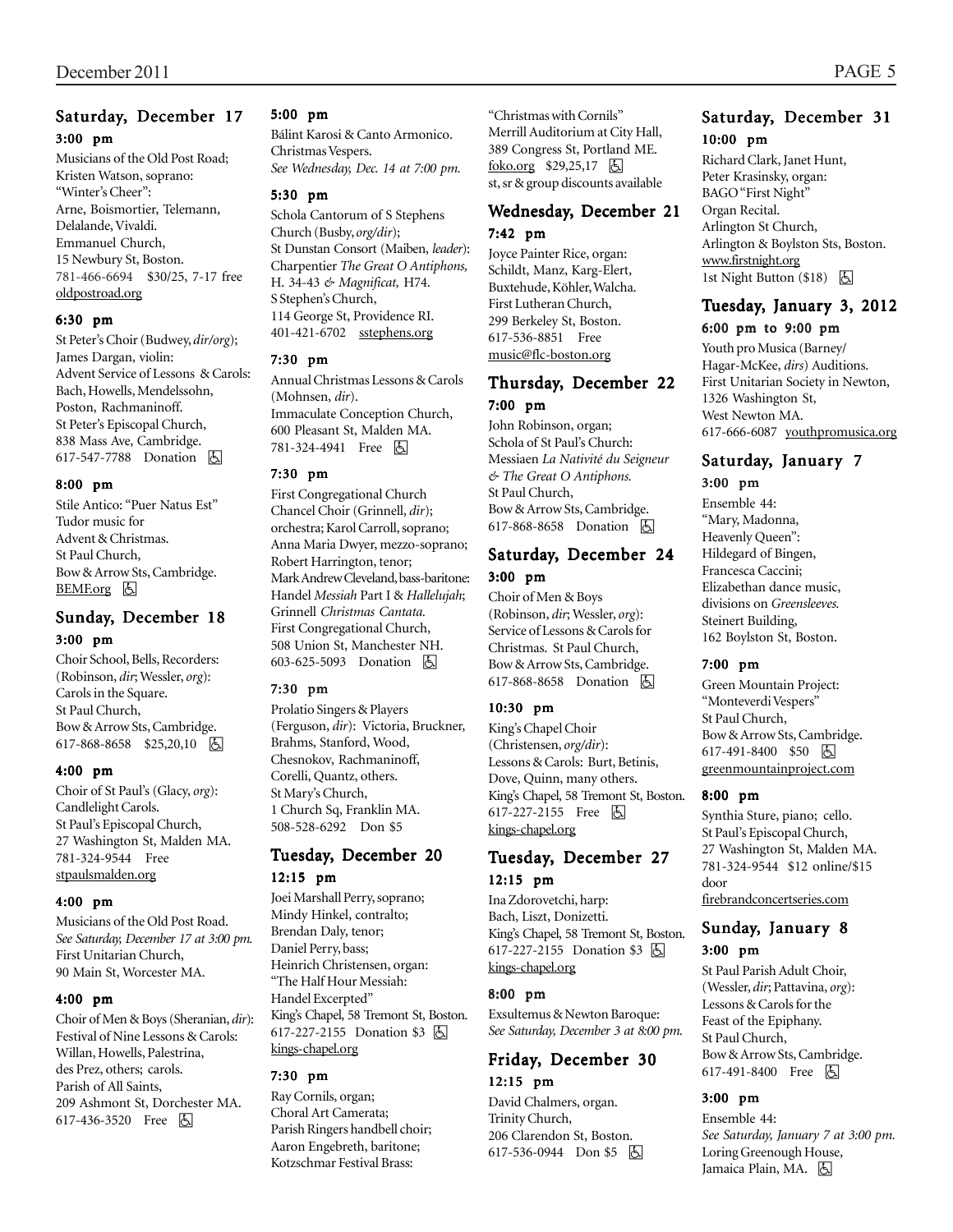# Monday, January 9

# 6:00 pm to 9:00 pm

Youth pro Musica Auditions. *See Tuesday, January 3 at 6:00 pm.*

# Saturday, January 21 2:00 pm

Vox Lucens (Lane, *dir*): Tomás Luis de Victoria Music for Christmas & Epiphany. Church of Our Savior, 21 Marathon St, Arlington MA. 978-897-5372 Donation

# Sunday, January 22 5:00 pm

King's Chapel Choir (Christensen, *dir*): A Baltic Cruise: Music from Sweden, Finland, Estonia, Latvia, Poland. King's Chapel, 58 Tremont St, Boston. 617-227-2155 Don \$12/10  $\boxed{6}$ 

# Friday, January 27 8:00 pm

Pamela Dellal, mezzosoprano; El Dorado Ensemble; Wendy Gillespie, violas da gamba: Music from the Courts of Henry VIII & Elisabeth I: Ferrabosco I, van Wilder, Byrd, Parsons, others. Lindsay Chapel, First Church Congregational, 11 Garden St, Cambridge. 617-776-0692 \$22/17

### Saturday, January 28 8:00 pm

Exsultemus: Music for Voices & Brass from Italy & Germany. University Lutheran Church, 66 Winthrop St, Cambridge. 857-998-0219 \$35,25,15 -\$5 sts,srs exsultemus.org

# Sunday, January 29 1:30 pm

James Liu, baritone; Mark Whitlock, piano: Schumann. First Church in Boston, 66 Marlborough St, Boston. 617-267-6730 Donation **A** firstchurchbostonmusic.org

#### 3:00 pm

El Dorado Ensemble. *See Friday, January 27 at 8:00 pm.* Somerville Museum, Central St at Westwood Rd, Somerville MA. 617-666-9810 \$17/12 sts, srs, Museum members

#### 3:00 pm

Neil Cockburn, organ. College of the Holy Cross, St. Joseph Memorial Chapel, One College Street, Worcester MA. 508-793-2296 Free 因

#### 3:00 pm

Exsultemus: Music for Voices & Brass from Italy & Germany. First Lutheran Church, 299 Berkeley St, Boston. 857-998-0219 \$35,25,15 -\$5 sts,srs exsultemus.org

#### 3:30 pm

George Li, piano. Meetinghouse of the First Universalist Society in Franklin, 262 Chestnut St, Franklin MA. 508-520-9238 \$18/12(60+) & \$7(13-19), music sts & under 13 free liveartsinfo@gmail.com

#### 4:00 pm

Harvard University Choir, Soloists, Orchestra. World premiere of John Austin church opera *Heloise & Abelard.* Memorial Church, One Harvard Yard, Cambridge. 617-495-8597 Donation memorialchurch.harvard.edu

# Next Deadline: December 9 for January 2012 Issue

Please send all notices, news, and articles to:

Jim Swist, 34 Jason Street #2, Arlington MA 02476 Or e-mail to jimswist@gmail.com (please no phone calls) (inline mail text or .doc/.pdf file attachment)

# Looking for the Sub List?

Effective with this issue, the sub list will no longer be printed in the Newsletter. It is only available on our website www.bostonago.org in the members area.

This will allow for us to put more information into the list and update it in a more timely manner. It will also save us duplicate effort.

Contact Joshua Lawton if you have any questions.

# Donors to the General and Education Funds  $(as of July 25, 2011)$

The Chapter thanks the following people for their generosity.

*Margaret M. Angelini Robert E. Barney Raffi R. Berberian Dorothy Bowe Thomas A. Boyer Edward A. Broms Laurence Carson Paula F. Crocker Bart Dahlstrom Mary E. Depperman Dr. Carol A. Doran Neil E. Dugas Dr. Joseph Dyer C. Cabot Easton John W. Ehrlich Frances C. Fitch The Rev. Joseph P. Fratic Catherine E. Grein William P. Grzybowski Terry A. Halco Ivan J. Hansen David J. Harris Kirk B. Hartung Samuel L. Hayes 3d Thomas H. Hoisington Andrew Paul Holman*

*Alfred J. Hoose Sarah E. Hostetter Marlene A. Howell Robert A. Humphreville The Rev. Frank E. Huntress, Jr. Jimmie L. Jackson Lois H. Johnson Robert W. Johnson Linda J. Lyster Barbara Owen Donald W. Paine Christa M. Rakich Joan K. Reddy Mary Jane Rupert Patricia Ann Russell Thomas C. Sargent, Sr. William W. Saunders Permelia S. Sears Elizabeth S. Smith Louis J. Stella Victoria L. Wagner Richard R. Webster Marshall S. Wilkins Mary Sue Willie Charles R. Woodbury*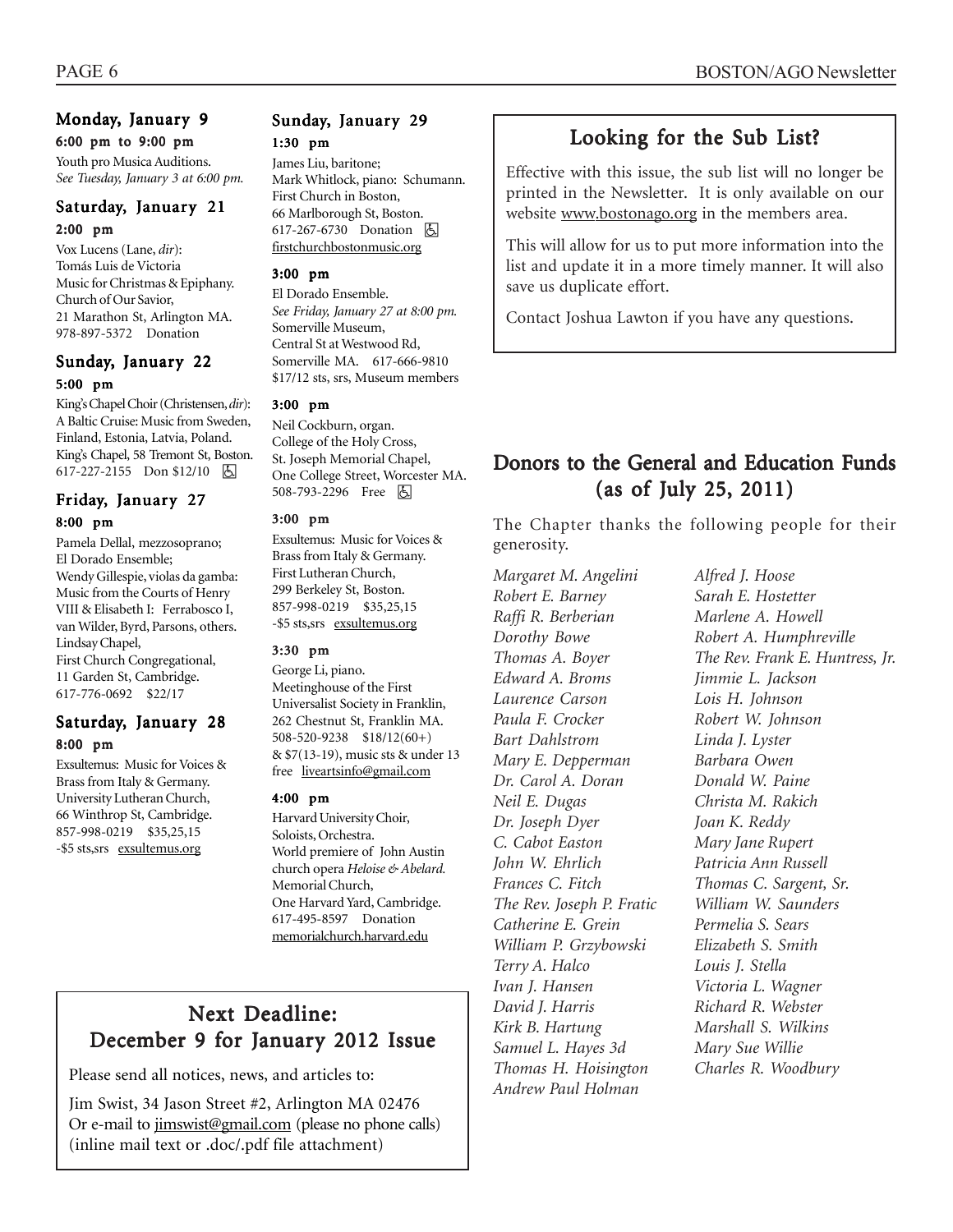# **PLACEMENT DECEMBER, 2011**

The date in brackets following a church's name shows when the church first requested a listing. Salary is income paid by the church. Services such as funerals (fn) and weddings (wd) with additional fees are estimated as shown.

| Denomination Hours |           | Location       | Name of Church                                         | Organ           | Salary       | Est. Add'l Comp                 |
|--------------------|-----------|----------------|--------------------------------------------------------|-----------------|--------------|---------------------------------|
| Episcopal          | $10-20$   | Ayer, MA       | St Andrew's Episcopal Church [08/11]                   | Estey           | $$13,500$ to | 4-6 $fn/2-4$                    |
|                    |           |                |                                                        |                 | \$17,000     | wd                              |
| Methodist          | 8         | Wakefield, MA  | Wakefield/Lynnfield United Methodist<br>Church [10/11] | Allen           | \$10,000     | $4$ fn/2 wd                     |
| Episcopal          | 10        | Danvers, MA    | Calvary Episcopal Church [08/11]                       | Schlicker       | \$12,000 to  | $5 \text{ ft} / 3 \text{ wd}$   |
|                    |           |                |                                                        |                 | \$15,000     |                                 |
| Non-               | 13        | Waltham, MA    | Trinity Church [12/11]                                 | Rodgers         | \$16,000     | $5$ fn/1 wd                     |
| Denominational     |           |                |                                                        |                 |              |                                 |
| Episcopal          | 10        | Westford, MA   | St Mark's Episcopal Church [07/11]                     | Jardine         | \$10,000     | $3$ fn/2 wd                     |
| Episcopal          | $20 - 25$ | Beverly Farms, | St John's Episcopal Church [08/11]                     | Moller          | \$32,000     | $20$ fn/7 wd                    |
|                    |           | МA             |                                                        |                 |              |                                 |
| UU                 | $6 - 10$  | Mendon, MA     | Unitarian Congregation of Mendon and                   | Laws            | $$6,000-$    | Not stated                      |
|                    |           |                | Uxbridge $[12/11]$                                     |                 | \$12,000     |                                 |
| <b>UCC</b>         | $8 - 10$  | Nahant, MA     | Nahant Village Church [09/11]                          | Hook & Hastings | \$13,500     | $2 \text{ ft}$ / $2 \text{ wd}$ |

#### **ORGANIST/CHOIR DIRECTOR**

Please also see postings at www.bostonago.com for contact information regarding these openings. Some churches here may no longer be receiving names but have not notified placement.

Filled positions: Grace Evangelical Lutheran Church, Needham, MA.

**LISTING YOUR CHURCH ON THIS PAGE** Contact Janet Hunt, Placement Coordinator, at janet.hunt@sjs.edu.

# Firebrand Concert Series

This year marks the premiere of a concert series given by the Firebrand Chamber Ensemble, in residence at St. Paul's Episcopal Church in Malden, Diana Golden Music Director. The concerts aim to perform highquality, innovative, educational, and fun chamber music concerts for the greater Boston area.

### **Concerts**

#### December 11th, 8pm

String Quartets by Italian Opera Composers with Nina Bishop Nunn and Kay Rooney Matthews, violins; Chris Nunn, viola. Post-concert reception with Italian wine.

January 7th, 8pm Cello and Piano recital with Synthia Sture, piano

#### February 18th at 8pm

String Trio Program of Schubert, Mozart, Haydn, Tartini, Vivaldi with Nina Bishop Nunn, violin, Chris Nunn, viola

#### March 25th at 4pm

Violin and Cello duo program with Daniel Broniatowski, violin

Tel: (646) 599-6396 • Connect on Facebook/Twitter • E-mail: firebrandconcertseries@gmail.com